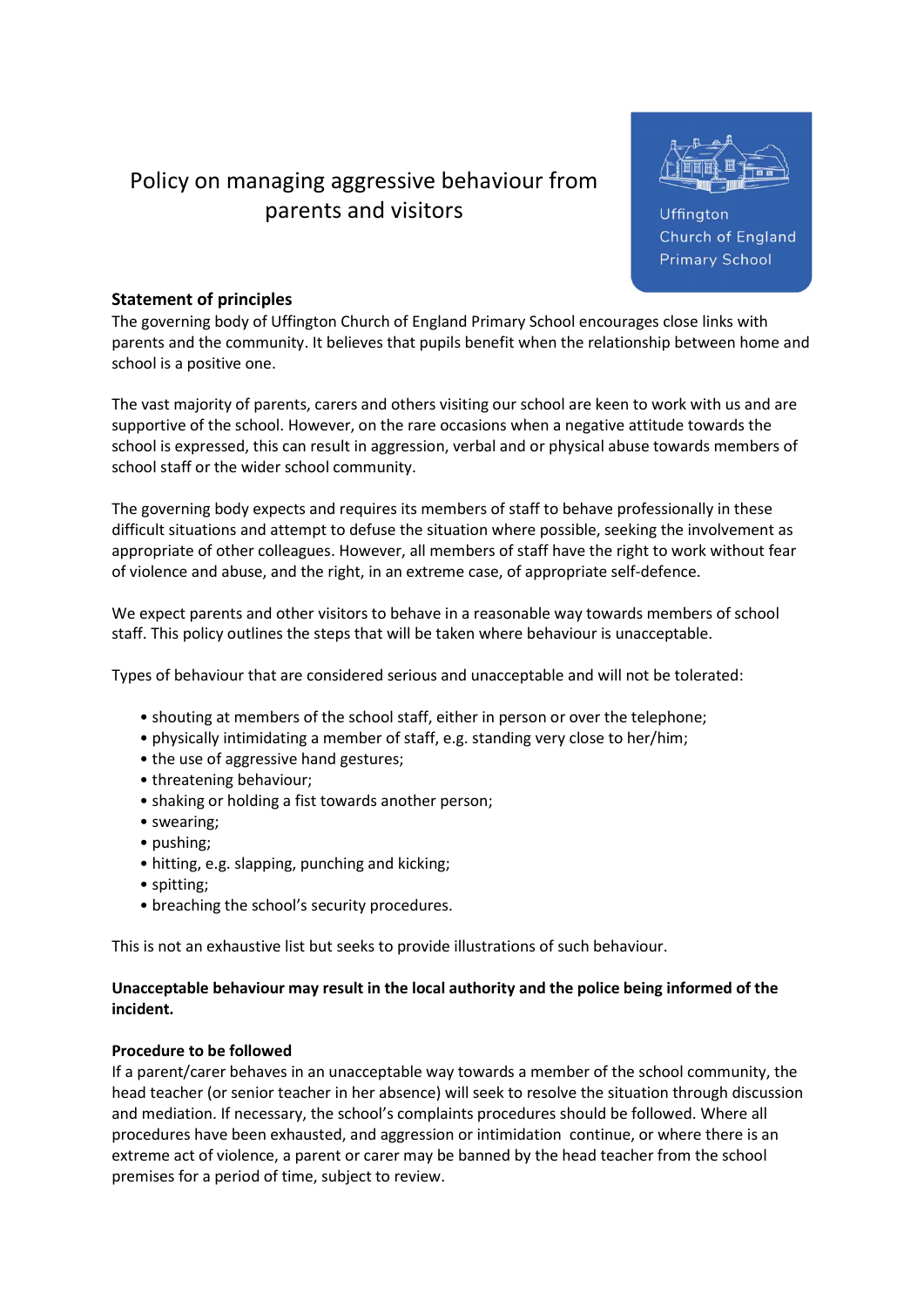In imposing a ban, the following steps will be taken:

1. The parent/carer will be informed, in writing, that she/he is banned from the premises, subject to review, and what will happen if the ban is breached, e.g. that police involvement or an injunction application may follow.

2. Where an assault has led to a ban, a statement indicating that the matter has been reported to the local authority and the police will be included.

3. The chair of governors/LA will be informed of the ban.

4. Where appropriate, arrangements for pupils being delivered to, and collected from the school gate will be clarified.

#### Conclusion

The local authority itself may take action where behaviour is unacceptable or there are serious breaches of our home-school code of conduct or health and safety legislation.

In implementing this policy, the school will, as appropriate, seek advice from the Local Authority's education, health and safety and legal departments, to ensure fairness and consistency.

All confidential data is managed and processed in line with the General Data Protection Regulation. Please refer to the school's Data Protection Policy.

This Policy will be reviewed annually.

……………………………………………………….

| Adopted by the Governing Body of Uffington Church of England Primary School March 2015 |                   |
|----------------------------------------------------------------------------------------|-------------------|
| Latest review                                                                          | March 2022        |
| Next review                                                                            | <b>March 2023</b> |

#### Appendices

Reference Points

Section 547 of the Education Act 1996 DfE Advice on school security: Access to, and barring of individuals from, school premises: For local authorities, school leaders and school staff, December 2012 https://www.gov.uk/government/publications/school-security 'Section B02 – Complaints about Schools' – Lincolnshire Schools' Administration Handbook